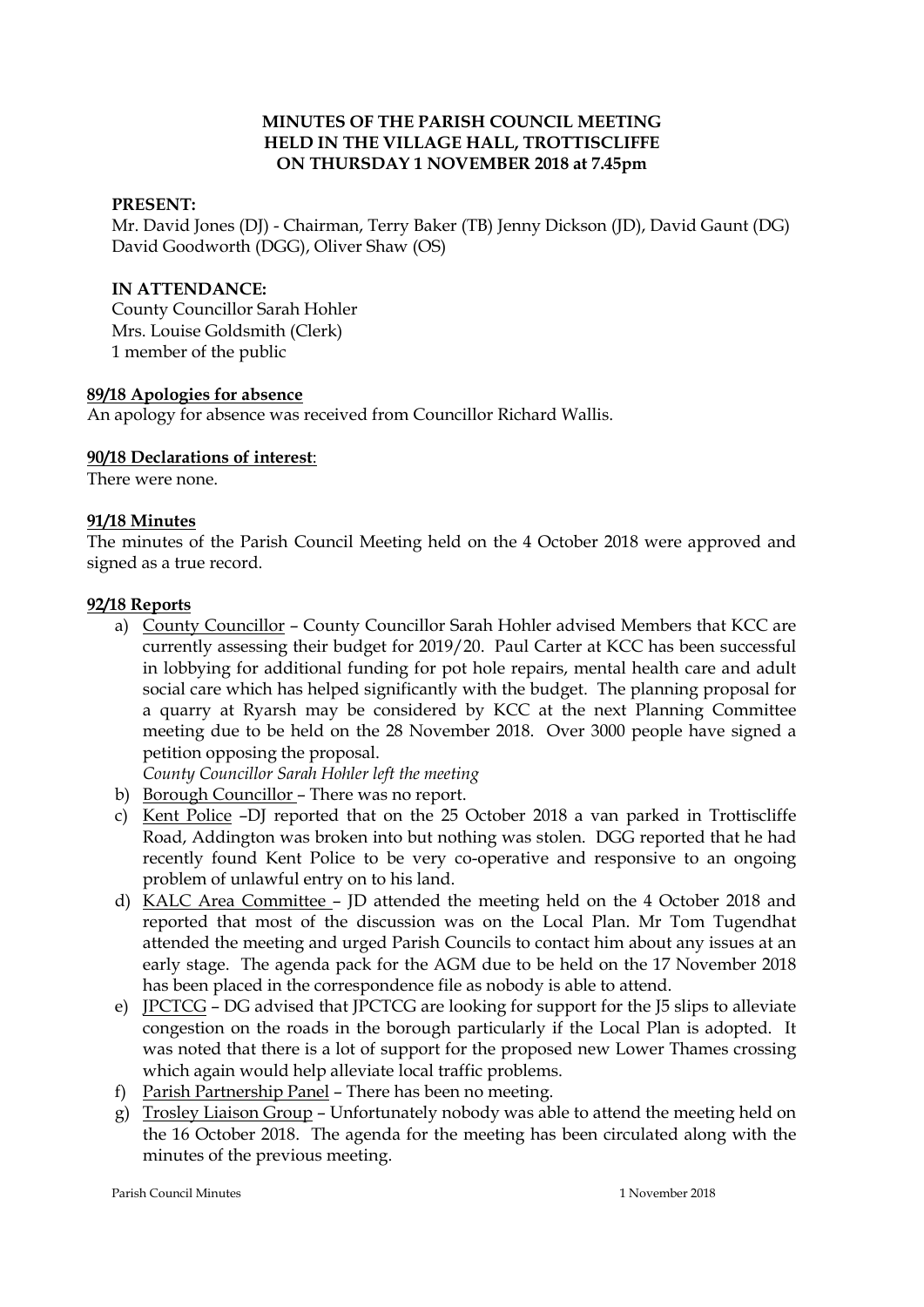- h) Village Hall Committee TB attended a recent meeting and advised that the main topic of discussion was complaints from users of the hall about the lighting in the toilets which is to be addressed.
- i) Tree Warden There was no report.
- j) Courts Committee Meeting The Courts Committee has advised the Clerk that works to install a Matchplay 2 carpet should commence in November 2018.

## **93/18 Matters arising**

- a) T&MBC Call for Sites/Development of the Local Plan DJ and the Clerk attended a workshop organised by KALC on how to respond to the consultation on the Local Plan and had shared this information with Members prior to the meeting. Members resolved to submit a response to the Regulation 19 consultation of support that the Local Plan is compliant with the Duty to Cooperate. Members also resolved to submit a response of support that both the sites at Trosley Farm and in Green Lane, which were put forward as potential sites for development in the 'Call for sites', remain excluded from the Local Plan. The Clerk has placed an article in The Pilgrims encouraging members of the public to respond to the consultation.
- b) Progress with a Community Bid for The Plough Inn There was no update from the Trosley Heritage Group. The Clerk has now received proof of payment and receipts for the sum of £1,163.60 from the Trosley Heritage Group and it was resolved to make a payment to them for this from the funds received by the Parish Council from the Plunkett Foundation.
- c) General Data Protection Regulation The Clerk reminded Members to activate their new email accounts. The Clerk will send test emails out once all Members have activated their accounts.
- d) Monthly Check of the Defibrillator The Clerk has carried out a monthly check and confirmed that the batteries and defibrillator are working.
- e) Armistice Celebrations Members of the church are organising an event to commemorate the ending of WW1. The event will involve the lighting of the beacon so the Clerk will ensure that a risk assessment is completed by the organisers. It was resolved to make a donation of £50.00 to this event following a request for financial support.
- f) KALC Community Award Scheme 2019 A decision on who to nominate for this award was deferred to the next meeting.
- g) Ryarsh, Proposed sandpit update Members noted that the Clerk has placed the recent newsletter from the Ryarsh Protecton Group on the website which includes information on how to sign the petition. It is likely that KCC will be considering the proposal at the next planning committee meeting due to be held on the 28 November 2018.
- h) M20/M26 Proposed lorry park Members discussed the recent announcement that the M26 could be used as a lorry park to deal with the possible impact of a 'no-deal' Brexit. It was noted that MP Tom Tudendhat has expressed his disappointment with this proposal and has criticised the Transport Secretary for reneging on assurances. Members also expressed their disappointment that there has been no consultation on this proposal and feel it could have a more damaging effect on local road networks than Operation Stack.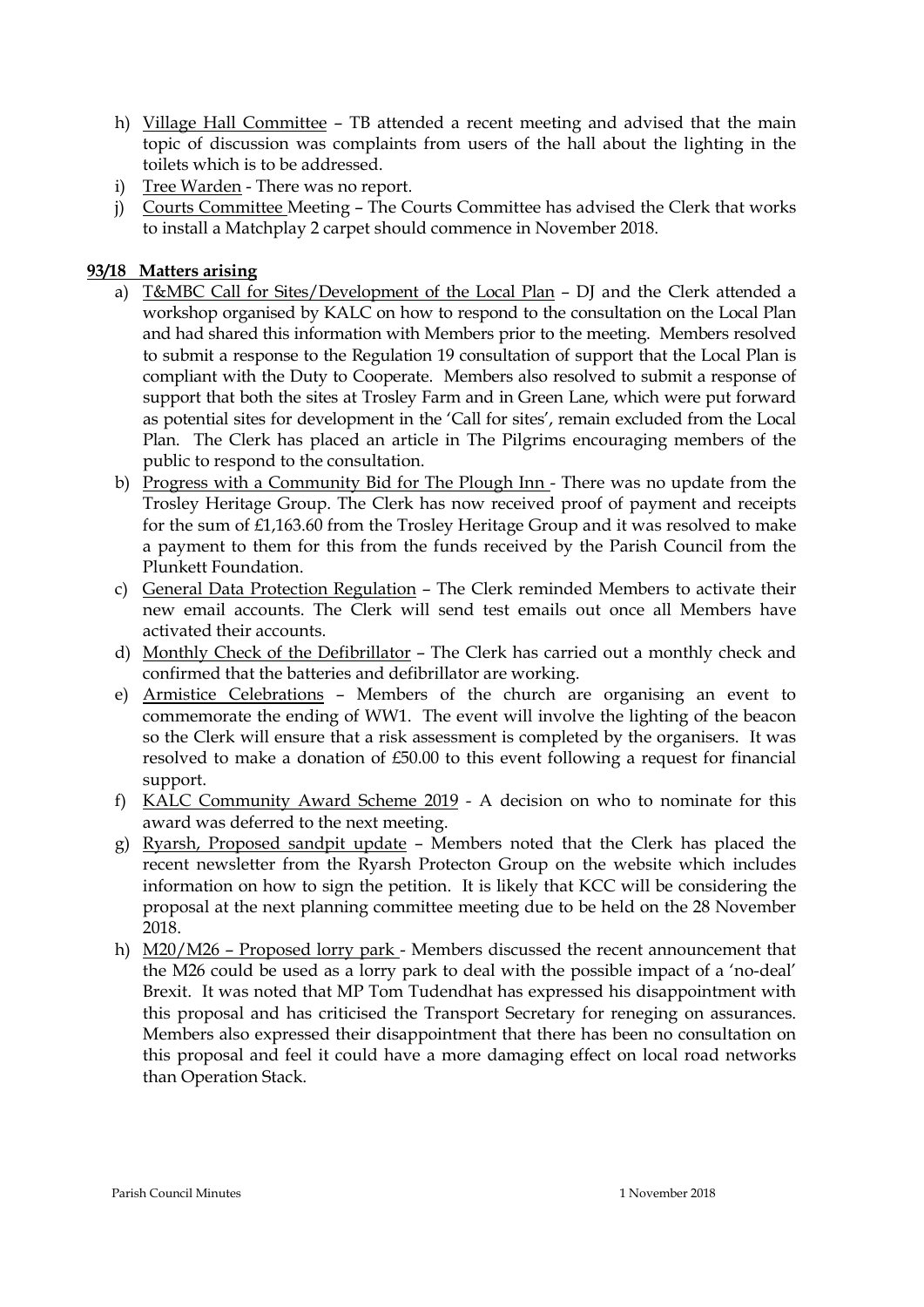#### **94/18 Finance & Policies**

| <u>Statement of payments to be made and income received</u> |    |            |
|-------------------------------------------------------------|----|------------|
| <b>National Savings Account:</b>                            |    | £1,692.64  |
| Nat West TPC TCC Account:                                   |    | £25,069.52 |
| Nat West TPC Reserve Account:                               |    | £25,992.09 |
| Nat West TPC Current Account                                |    | 235.99     |
| Less cheque 000166                                          | £. | 50.00      |
| Less cheque 000222                                          |    | 50.00      |
|                                                             |    | 135.99     |

**Receipts**: None

## **Cheques for signature TPC Current Account:**

| Supplier                 | Description              | Cheque | Amount      |
|--------------------------|--------------------------|--------|-------------|
|                          |                          | Number |             |
| Mrs L S Goldsmith        | (Salary 4 weeks)         |        |             |
|                          | $(04/10/18 - 01/11/18)$  | 000223 | £140.97     |
| <b>HMRC</b>              | (Clerks Tax)             | 000224 | £140.96     |
| Mrs L S Goldsmith        | (Clerks Expenses)        | 000225 | £ 82.88     |
| <b>Alison Prountzos</b>  | (Trosley Heritage Group) | 000226 | £1163.60    |
| Four Seasons Gardens Ltd | (Grounds maintenance)    | 000227 | £ 395.57    |
| A Gillett                | (WW1 event donation)     | 000228 | 50.00<br>£. |
| Total                    |                          |        | £1,973.98   |

## **Transfer from TPC Reserve Account to TPC Current Account: £1,950.00**

| <b>Cheques for signature TPC TCC Account:</b> |                  |               |         |
|-----------------------------------------------|------------------|---------------|---------|
| <b>Supplier</b>                               | Description      | <b>Cheque</b> | Amount  |
|                                               |                  | Number        |         |
| EDF Customers PLC                             | Electricity Bill | 000013        | £268.89 |

Cheques for signature: The Chairman proposed that the cheques listed above be signed. Agreed

## **95/18 Members of public:**

A member of the public expressed their concern that a large outbuilding has recently been erected at Cedar House, Church Lane, Trottiscliffe on arable land which they believe would require planning permission for both the structure and for a change of use of the land. *8.54pm A member of public left the meeting*

## **96/18 Planning**

a) Applications:

1] TM/18/02340/LDE – Mount Mead, Ford Lane, Trottiscliffe

Lawful Development Certificate for existing use: Use of buildings and adjacent land for ancillary residential purposes. *Resolved: To object to the granting of a Lawful Development Certificate for the above. The site lies within the Metropolitan Green Belt and Members feel strongly that any application for an extension of the residential curtilage of the property should not be approved. Members do not believe that the buildings in question have been used as part of the residential curtilage for ten years and strongly believe that they should be kept as agricultural outbuildings.*

Parish Council Minutes 1 November 2018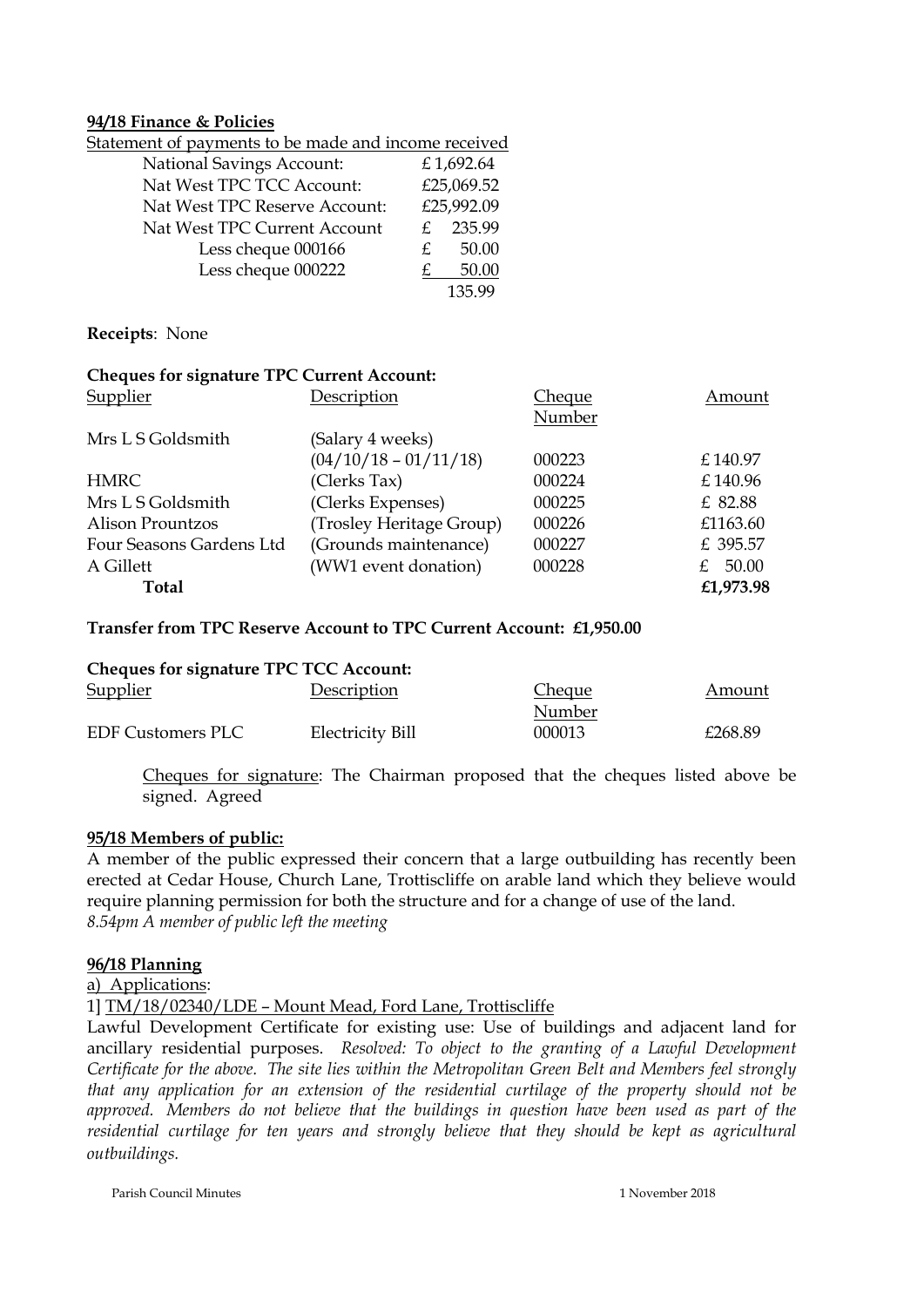b) Decisions from T&MBC:

1] TM/18/01278/FL – Darrens Meadow Farm, Green Lane, Trottiscliffe

Change of use of land for the keeping of horses for recreational purposes and the erection of a haybarn and a stable building (comprising 4 stables and 1 tack room). *Approved*

2] TM/18/00357/OA – The Nursery, Taylors Lane, Trottiscliffe

Outline application for a detached bungalow to replace a mobile home. Members noted that the above proposal is to be considered again at the Area 2 Planning Committee due to be held on the 7 November 2018. It was resolved that RW would speak again on behalf of the Parish Council. Only one person can represent the Parish Council and only members of the public who have previously submitted a response are permitted to speak. Members noted that the officer is recommending approval. It was agreed that the presentation from the Parish Council should emphasise that local knowledge informs us that the premises are not being used as a commercial enterprise and therefore this accommodation is not required.

c) Other planning matters

1] Enforcement cases – There was no update.

# **97/18 Highways, Footways and Footpaths**

1] Reported Faults

i) Enquiry 306682 – refurbishment of the white lining and road surface on Taylors Lane/The Street/Addington Lane. Members expressed their disappointment with the quality of the work and feel that the resurfacing has reduced the effectiveness of the humps. The Clerk was asked to report these concerns to KCC and to also complain about the workmen who were both unhelpful and occasionally rude.

ii) 20mph signage – The Clerk was asked to find out of more signage could be placed either on the road or on signs emphasising the speed limit through the village.

iii) Request for a trief kerb – the Clerk was asked to request a trief kerb along Taylors Lane near to the pond where cars are regularly mounting the pavement. The Clerk was asked to find out if County Councillor Sarah Hohler would financially support this request.

iv) Concrete blocks and posts in ditch along Addington Lane – the Clerk to report

2] KCC Highways Parish Seminar – The Clerk will attend the seminar due to be held the next day.

3] Big Conversation Update – Members were pleased to hear that at the Bus Summit held on the 30 October 2018 a pilot feeder service for the village was announced. This feeder service will be a timetabled service and will provide a new link to the Tesco at Lunsford Park offering increased journey opportunities. This pilot service will be funded by developer contributions and is due to commence in June 2019.

4] T&MBC New Waste Contract – Members noted that T&MBC have awarded an eight-year contract for a new recycling, waste collection and street cleansing service to Urbaser Ltd. The new contract will begin in March 2019 and will be phased in over a number of months. The way in which household waste is to be collected is to change significantly and the Clerk will place details on this in The Pilgrims and on the website. Members agreed that it would be beneficial to take up the offer for T&MBC to attend a Parish Council meeting to give a presentation on the changes.

## **98/18 Open Spaces, Recreation Ground and Allotments**

1] Recreation Ground and playground – The Clerk is hoping to meet with Four Seasons later this month to see if they can assist with any of the works outlined in the RoSPA report. OS is in dialogue with the Outdoor Gym Company about installing adult outside gym equipment on the recreation ground and will present some costs and ideas at the next meeting.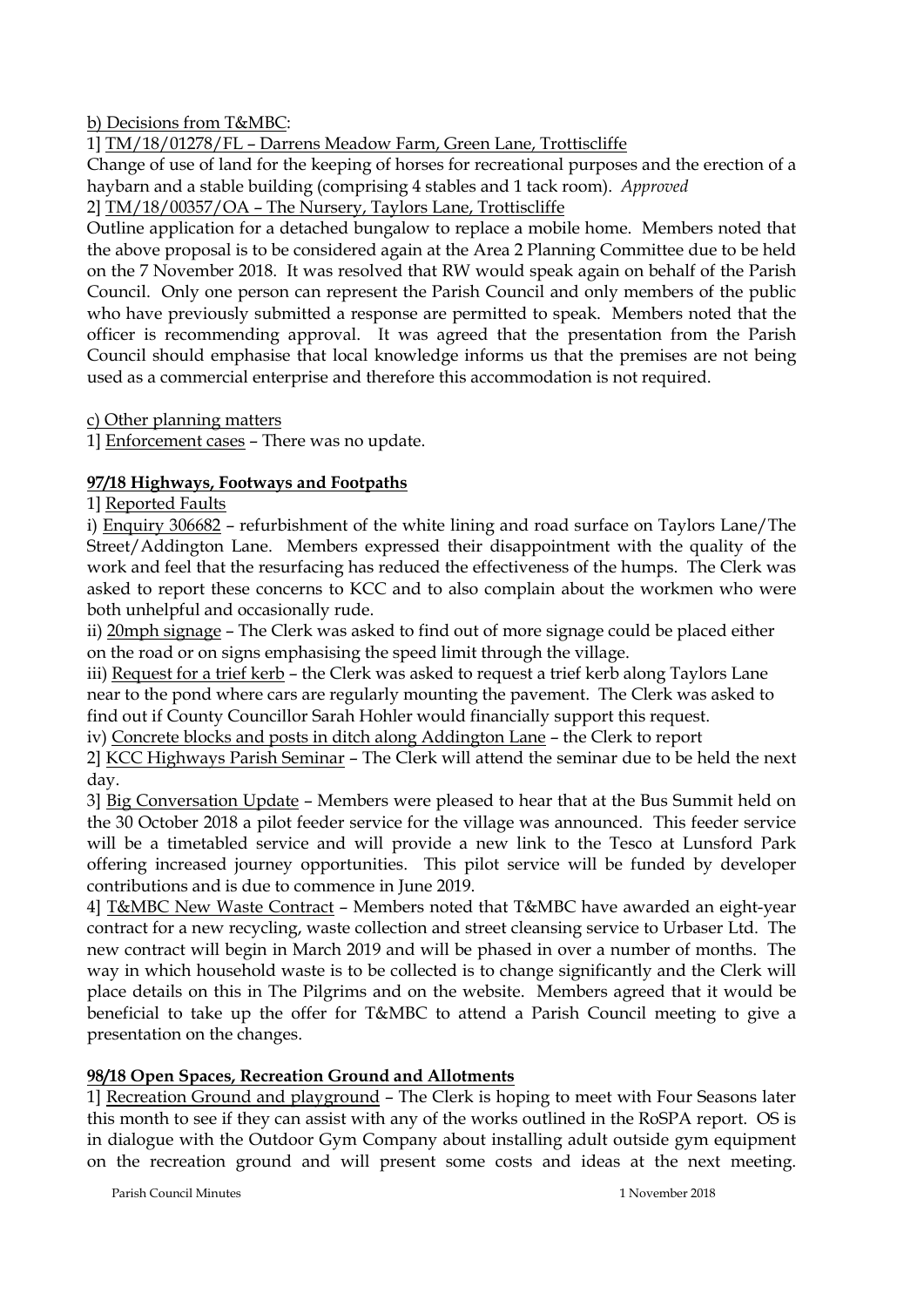Members expressed their disappointment with both the tone and content of correspondence received from the PTA for Trottiscliffe School in response to the Clerk's request for them to not charge an entry fee for future events. The Clerk was asked to organise a meeting to be attended by JD, the Clerk, members of the PTA and the Chair of the Governors so that the situation about why an entrance fee cannot be charged can be explained and alternatives to this discussed. Members would also like to see a copy of the Constitution of the PTA and a copy of their insurance. The PTA also need to be reminded to supply risk assessments well in advance of any event to be held on the recreation ground so that they can be approved by full Council. Members were also disappointed that large pieces of wood with nails jutting out had been placed on the recreation ground by the PTA several days before the bonfire event which was not in accordance with the approved risk assessment for this event. Fortunately, the PTA have removed these items which could have injured other users of the recreation ground.

2] Allotments – There was no report.

3] Trottiscliffe School and Community Farm – The Clerk has received the following report. Members were pleased to see that the farm continues to thrive. The children at the school continue to sell eggs to support the farm and there have been several visits by classes to the farm. More volunteers are needed to share the feeding duties. Wool from the fleece of the two alpacas is being spun and the plan is to knit some items to sell to raise more funds. The Committee are planning to hold regular open days as there still seems to be people in the village who are not aware of this venture. Open days will offer an opportunity for people to see this special project and hopefully bring in more funding.

## **99/18] Correspondence**

a) For Information

1] Area 2 Planning Committee – 7 November 2018

2] Joint Transportation Board – 26 November 2018

- 3] Parish Partnership Panel 15 November 2018
- 4] Standards Committee 15 January 2019
- 5] KALC Area Committee Meeting AGM 17 November 2018

## b) On Circulation

1] Agenda Area 2 Planning Committee – 7 November 2018

- 2] T&MBC New Waste Service FAQs
- 3] T&MBC New Weekly Food Waste Collection Service FAQs
- 4] Trosley County Park Liaison Group Notes of meeting held on 8 May 2018
- 5] Trosley County Park Liaison Group Agenda for meeting held on 16 October 2018
- 6] KALC Notice of AGM to be held 17 November 2018
- 7] KALC Budget Forecast 2018
- 8] KALC Constitution
- 9] KALC Annual Report 2018/18
- 10] KALC Minutes of meeting held on 4 October 2018
- 11] Parish News October 2017
- 12] Kent Police & Crime Commissioner Newsletter September/October 2018
- 13] Kent Voice Autumn-Winter 2018
- 14] Wild Kent Winter 2018
- c) Requiring Attention:
- 1] Polling District Review noted
- 2] KCC Budget Consultation 2019-2020 noted

Parish Council Minutes 1 November 2018